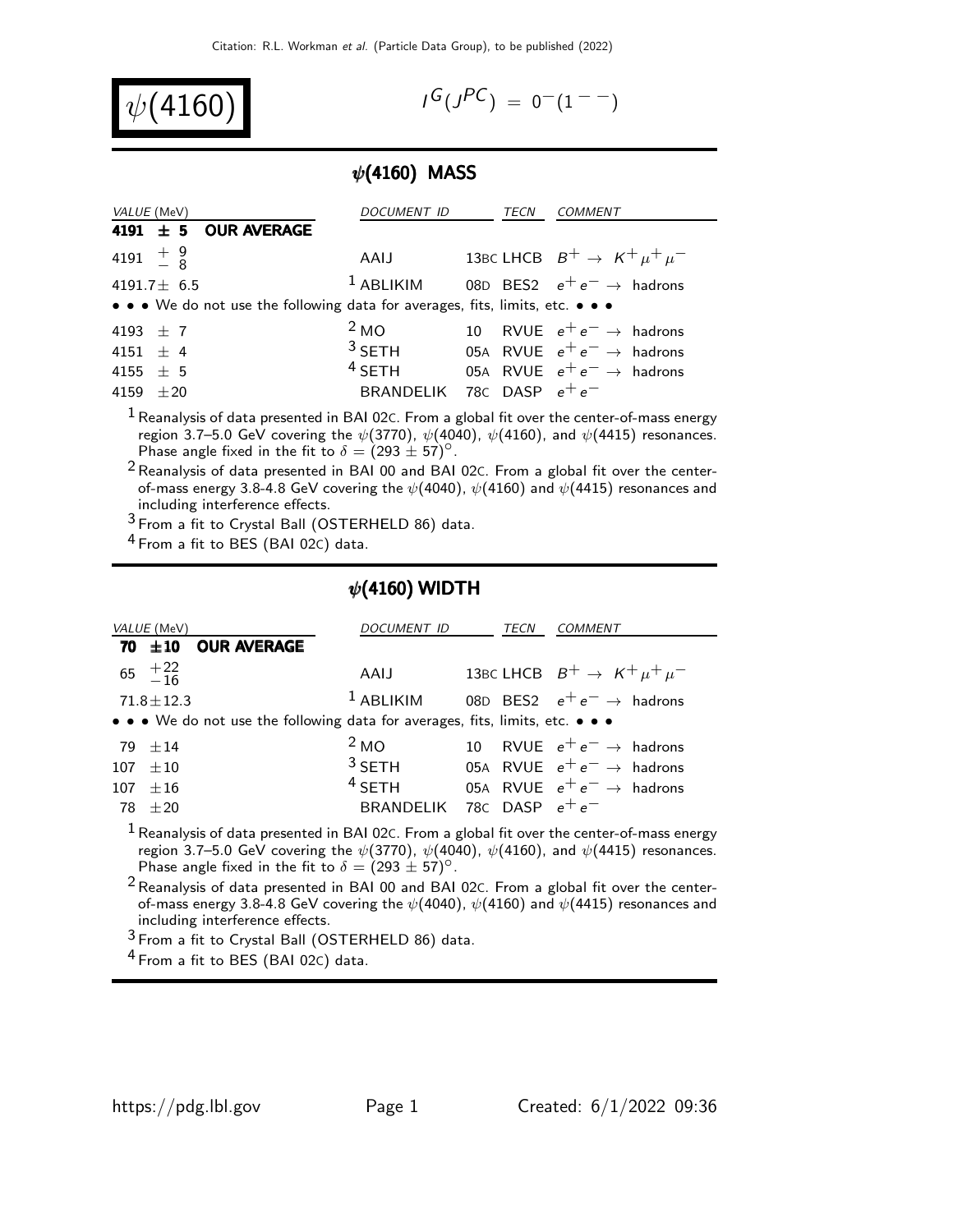## $\psi$ (4160) DECAY MODES

Due to the complexity of the  $c\overline{c}$  threshold region, in this listing, "seen" ("not seen") means that a cross section for the mode in question has been measured at effective  $\sqrt{s}$  near this particle's central mass value, more (less) than  $2\sigma$  above zero, without regard to any peaking behavior in  $\sqrt{s}$ or absence thereof. See mode listing(s) for details and references.

|                       | Mode                                                     | Fraction $(\Gamma_i/\Gamma)$ |                                | Confidence level |
|-----------------------|----------------------------------------------------------|------------------------------|--------------------------------|------------------|
| $\Gamma_1$            | $e^+e^-$                                                 |                              | $(6.9 \pm 3.3) \times 10^{-6}$ |                  |
| $\Gamma_2$            | $\mu^+ \mu^-$                                            | seen                         |                                |                  |
| $\Gamma_3$            | $D\overline{D}$                                          | seen                         |                                |                  |
| $\Gamma_4$            | $D^0\overline{D}{}^0$                                    | seen                         |                                |                  |
| $\Gamma_5$            | $D^+D^-$                                                 | seen                         |                                |                  |
| $\Gamma_6$            | $D^*\overline{D}+$ c.c.                                  | seen                         |                                |                  |
| $\Gamma_7$            | $D^*(2007)^0\,\overline{\!D}{}^0+$ c.c.                  | seen                         |                                |                  |
| $\Gamma_8$            | $D^*(2010)^+ D^- +$ c.c.                                 | seen                         |                                |                  |
| $\Gamma_{\mathsf{Q}}$ | $D^*\overline{D}{}^*$                                    | seen                         |                                |                  |
| $\Gamma_{10}$         | $D^*(2007)^0\,\overline{D}{}^*(2007)^0$                  | seen                         |                                |                  |
| $\Gamma_{11}$         | $D^*(2010)^+ D^*(2010)^-$                                | seen                         |                                |                  |
| $\Gamma_{12}$         | $D^0 D^- \pi^+$ + c.c. (excl.                            | not seen                     |                                |                  |
|                       | $D^*(2007)^0 \overline{D}^0$ +c.c.,                      |                              |                                |                  |
|                       | $D^*(2010)^+ D^-$ +c.c.)                                 |                              |                                |                  |
| $\Gamma_{13}$         | $D\overline{D}^*\pi + c.c.$ (excl. $D^*\overline{D}^*$ ) | seen                         |                                |                  |
| $\Gamma_{14}$         | $D^0 D^{*-} \pi^+$ + c.c. (excl.                         | not seen                     |                                |                  |
|                       | $D^*(2010)^+ D^*(2010)^-)$                               |                              |                                |                  |
| $\Gamma_{15}$         | $D_{\rm s}^+ D_{\rm s}^-$                                | not seen                     |                                |                  |
|                       | $\Gamma_{16}$ $D_s^{*+} D_s^-$ + c.c.                    | seen                         |                                |                  |
|                       | $\Gamma_{17}$ $J/\psi \pi^+ \pi^-$                       | $<$ 3                        | $\times 10^{-3}$               | 90%              |
|                       | $\Gamma_{18}$ $J/\psi \pi^0 \pi^0$                       | $<$ 3                        | $\times$ 10 $^{-3}$            | 90%              |
|                       | $\Gamma_{19}$ $J/\psi K^{+} K^{-}$                       | < 2                          | $\times$ 10 <sup>-3</sup>      | 90%              |
|                       | $\Gamma_{20}$ $J/\psi \eta$                              | < 8                          | $\times$ 10 <sup>-3</sup>      | 90%              |
|                       | $\Gamma_{21}$ $J/\psi \pi^0$                             | < 1                          | $\times$ 10 <sup>-3</sup>      | 90%              |
|                       | $\Gamma_{22}$ $J/\psi \eta'$                             | < 5                          | $\times$ 10 <sup>-3</sup>      | 90%              |
|                       | $\Gamma_{23}$ $J/\psi \pi^+ \pi^- \pi^0$                 | < 1                          | $\times\,10^{-3}$              | $90\%$           |
|                       | $\Gamma_{24}$ $\psi(2S)\pi^{+}\pi^{-}$                   | $<$ 4                        | $\times\,10^{-3}$              | 90%              |
| $\Gamma_{25}$         | $\chi_{c1} \gamma$                                       | < 5                          | $\times$ 10 $^{-3}$            | 90%              |
| $\Gamma_{26}$         | $\chi$ <sub>c</sub> 2 $\gamma$                           | $<\,1.3$                     | $\%$                           | 90%              |
|                       | $\Gamma_{27}$ $\chi_{c1} \pi^+ \pi^- \pi^0$              | < 2                          | $\times$ 10 <sup>-3</sup>      | 90%              |
| $\Gamma_{28}$         | $\chi_{c2} \pi^+ \pi^- \pi^0$                            | $\rm <~8$                    | $\times$ $10^{-3}$             | 90%              |
|                       | $\Gamma_{29}$ $h_c(1P)\pi^+\pi^-$                        | < 5                          | $\times$ 10 <sup>-3</sup>      | 90%              |
|                       | $\Gamma_{30}$ $h_c(1P)\pi^0\pi^0$                        | < 2                          | $\times$ 10 <sup>-3</sup>      | 90%              |
| $\Gamma_{31}$         | $h_c(1P)\eta$                                            | < 2                          | $\times\,10^{-3}$              | 90%              |
|                       | $\Gamma_{32}$ $h_c(1P)\pi^0$                             | < 4                          | $\times$ $10^{-4}$             | 90%              |
|                       | $\Gamma_{33}$ $\phi \pi^+ \pi^-$                         | < 2                          | $\times$ 10 <sup>-3</sup>      | 90%              |
|                       |                                                          |                              |                                |                  |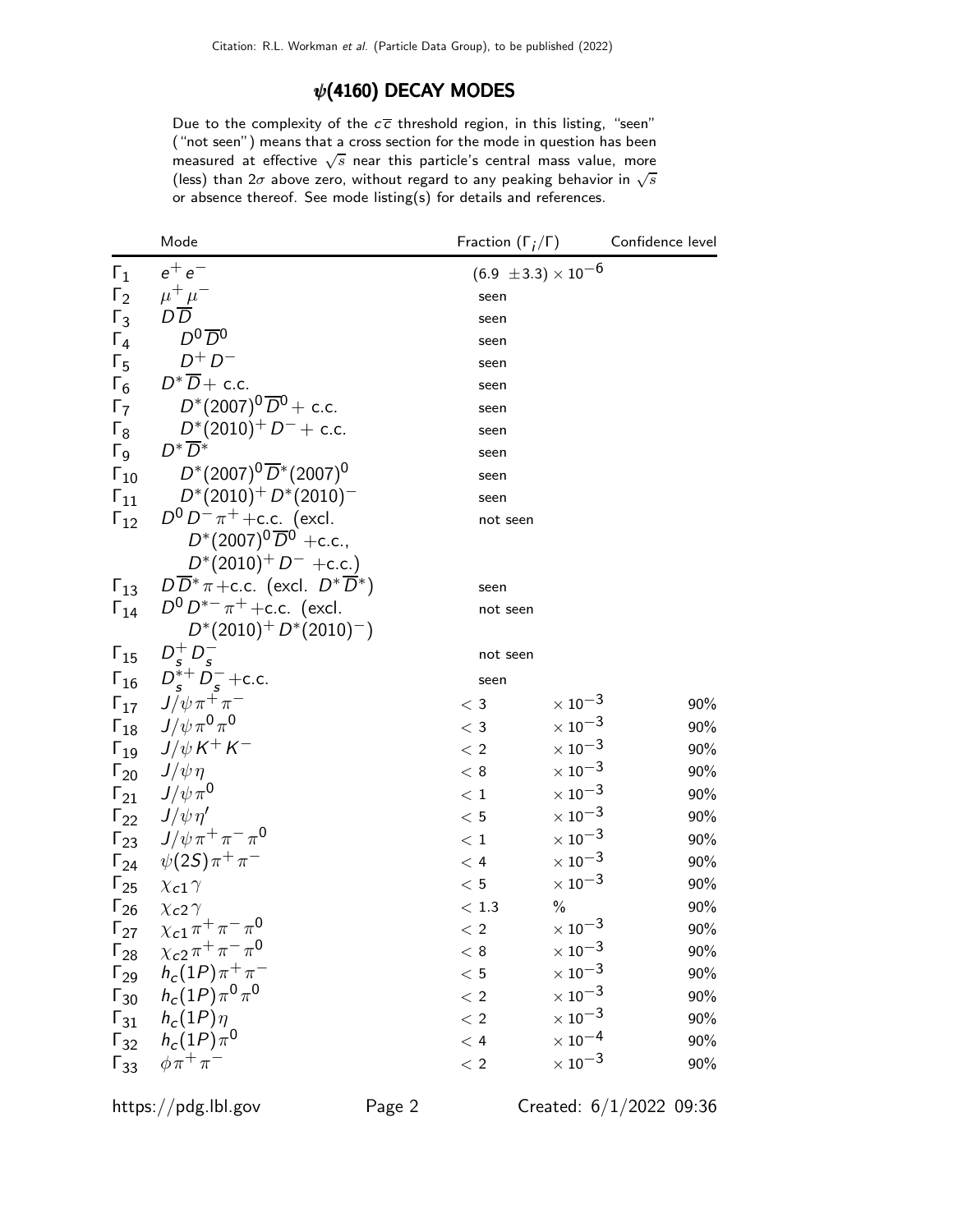| $\Gamma_{34}$ | $\gamma \chi_{c1}(3872)$                                                | $<\,1.8$ | $\times$ 10 $^{-3}$       | 90% |
|---------------|-------------------------------------------------------------------------|----------|---------------------------|-----|
| $\Gamma_{35}$ | $\gamma \chi_{c0}(3915) \rightarrow \gamma J/\psi \pi^+ \pi^-$          | < 1.36   | $\times$ 10 <sup>-4</sup> | 90% |
| $\Gamma_{36}$ | $\gamma X(3930) \rightarrow \gamma J/\psi \pi^+ \pi^-$                  | < 1.18   | $\times$ 10 $^{-4}$       | 90% |
| $\Gamma_{37}$ | $\gamma X(3940) \rightarrow \gamma J/\psi \pi^+ \pi^-$                  | < 1.47   | $\times$ 10 $^{-4}$       | 90% |
|               | $\Gamma_{38}$ $\gamma \chi_{c0}(3915) \rightarrow \gamma \gamma J/\psi$ | < 1.26   | $\times$ 10 $^{-4}$       | 90% |
|               | $\Gamma_{39}$ $\gamma X(3930) \rightarrow \gamma \gamma J/\psi$         | < 8.8    | $\times$ 10 $^{-5}$       | 90% |
|               | $\Gamma_{40}$ $\gamma X(3940) \rightarrow \gamma \gamma J/\psi$         | < 1.79   | $\times$ 10 $^{-4}$       | 90% |
| $\Gamma_{41}$ | $K^+ K^-$                                                               |          |                           |     |
| $\Gamma_{42}$ | $K_S^0 K^{\pm} \pi^{\mp}$                                               |          |                           |     |
| $\Gamma_{43}$ | $p\overline{p}p\overline{p}$                                            | not seen |                           |     |
| $\Gamma_{44}$ | $\Lambda\Lambda$                                                        | < 1.5    | $\times$ 10 <sup>-6</sup> | 90% |
|               |                                                                         |          |                           |     |

## $\psi$ (4160) PARTIAL WIDTHS

| $\Gamma(e^+e^-)$                                                              |                                                            |      |                                       | l 1 |
|-------------------------------------------------------------------------------|------------------------------------------------------------|------|---------------------------------------|-----|
| VALUE (keV)                                                                   | <i>DOCUMENT ID</i>                                         | TECN | <b>COMMENT</b>                        |     |
| $0.48 \pm 0.22$                                                               | <sup>1</sup> ABLIKIM 08D BES2 $e^+e^- \rightarrow$ hadrons |      |                                       |     |
| • • • We do not use the following data for averages, fits, limits, etc. • • • |                                                            |      |                                       |     |
| $0.4$ to $1.1$                                                                | 2 <sub>MO</sub>                                            |      | 10 RVUE $e^+e^- \rightarrow$ hadrons  |     |
| $0.83 \pm 0.08$                                                               | <sup>3</sup> SETH 05A RVUE $e^+e^- \rightarrow$ hadrons    |      |                                       |     |
| $0.84 \pm 0.13$                                                               | $4$ SETH                                                   |      | 05A RVUE $e^+e^- \rightarrow$ hadrons |     |
| $0.77 \pm 0.23$                                                               | BRANDELIK 78C DASP $e^+e^-$                                |      |                                       |     |

 $1$  Reanalysis of data presented in BAI 02C. From a global fit over the center-of-mass energy region 3.7–5.0 GeV covering the  $\psi(3770)$ ,  $\psi(4040)$ ,  $\psi(4160)$ , and  $\psi(4415)$  resonances. Phase angle fixed in the fit to  $\delta = (293 \pm 57)^{\circ}$ .

 $2$  Reanalysis of data presented in BAI 00 and BAI 02 $c$ . From a global fit over the centerof-mass energy 3.8-4.8 GeV covering the  $\psi(4040)$ ,  $\psi(4160)$  and  $\psi(4415)$  resonances and including interference effects. Four sets of solutions are obtained with the same fit quality, mass and total width, but with different  $e^+e^-$  partial widths. We quote only the range of values.

3 From a fit to Crystal Ball (OSTERHELD 86) data.

4 From a fit to BES (BAI 02C) data.

| $\Gamma(\mu^+\mu^-)$                                                                                                                                                                                                                                                                                                                                        |                                                       |      |  | נ I            |  |  |  |  |
|-------------------------------------------------------------------------------------------------------------------------------------------------------------------------------------------------------------------------------------------------------------------------------------------------------------------------------------------------------------|-------------------------------------------------------|------|--|----------------|--|--|--|--|
| VALUE (keV)                                                                                                                                                                                                                                                                                                                                                 | DOCUMENT ID                                           | TECN |  | <i>COMMENT</i> |  |  |  |  |
| $2.45 \pm 1.24 \pm 0.94$                                                                                                                                                                                                                                                                                                                                    | 1,2 ABLIKIM 20AG BES3 $e^+e^- \rightarrow \mu^+\mu^-$ |      |  |                |  |  |  |  |
| <sup>1</sup> From a fit to the $e^+e^- \rightarrow \mu^+\mu^-$ cross section between 3.8 and 4.6 GeV to the<br>coherent sum of four resonant amplitudes assuming $\Gamma(\mu^+ \mu^-) = \Gamma(e^+ e^-)$ .<br><sup>2</sup> From solution 1 of 8 with equal fit quality. Other solutions range from $2.08 \pm 0.99 \pm 0.80$<br>to $2.45 + 1.24 + 0.94$ keV. |                                                       |      |  |                |  |  |  |  |
| $\psi(4160) \Gamma(i) \times \Gamma(e^+e^-)/\Gamma(\text{total})$                                                                                                                                                                                                                                                                                           |                                                       |      |  |                |  |  |  |  |

| $\Gamma(J/\psi \eta') \times \Gamma(e^+e^-)/\Gamma_{\text{total}}$                                                    |      |                                                                      |      |         | $\Gamma_{22}\Gamma_1/\Gamma$ |
|-----------------------------------------------------------------------------------------------------------------------|------|----------------------------------------------------------------------|------|---------|------------------------------|
| VALUE (eV)                                                                                                            | EVTS | DOCUMENT ID                                                          | TECN | COMMENT |                              |
| $\bullet \bullet \bullet$ We do not use the following data for averages, fits, limits, etc. $\bullet \bullet \bullet$ |      |                                                                      |      |         |                              |
| $0.17\pm0.04$                                                                                                         |      | 86 <sup>1,2</sup> ABLIKIM 20A BES3 $e^+e^- \rightarrow \eta' J/\psi$ |      |         |                              |
| https://pdg.lbl.gov                                                                                                   |      | Page 3                                                               |      |         | Created: $6/1/2022$ 09:36    |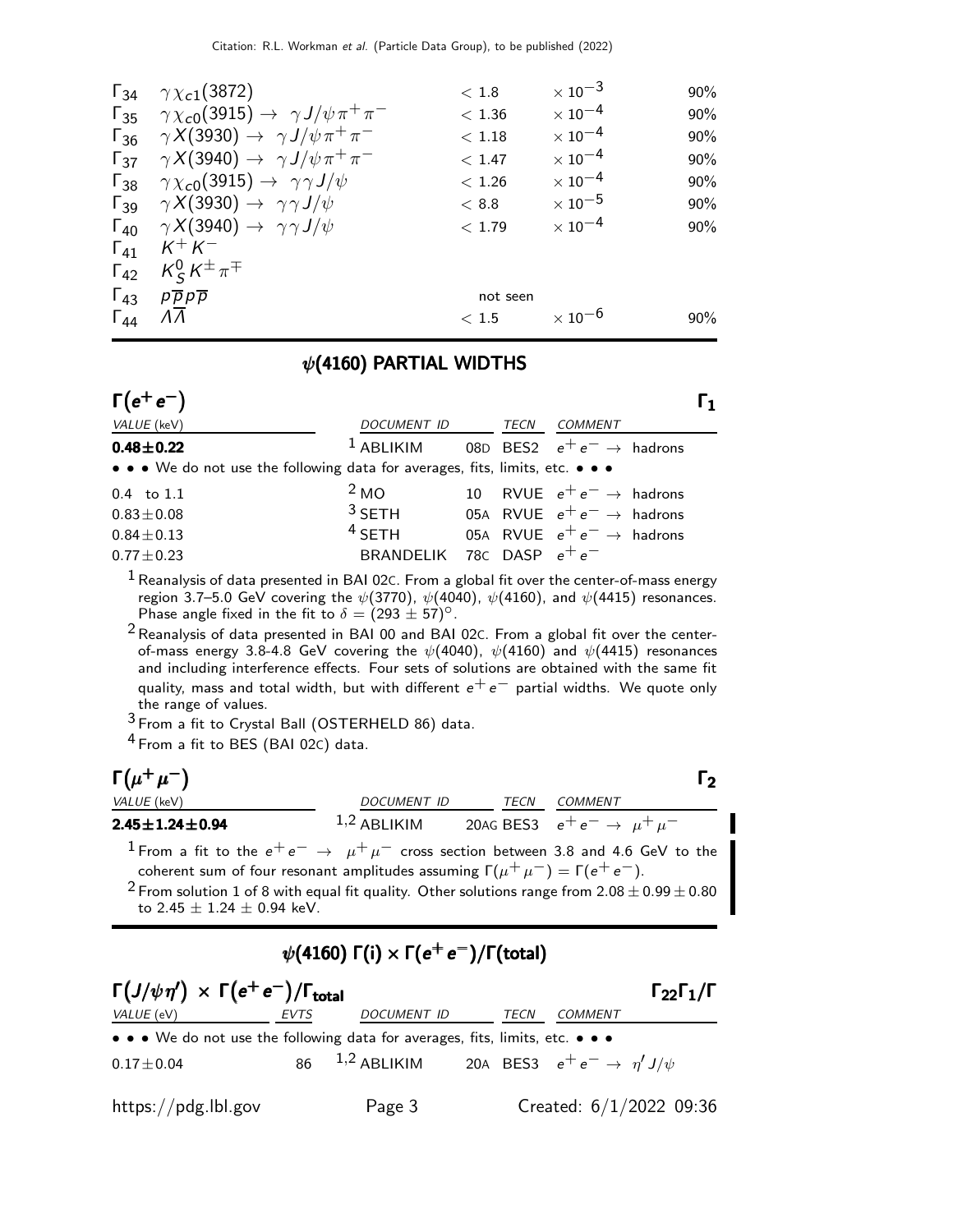| $1.07 \pm 0.09$<br>$^1$ Based on a fit to $\sigma(\mathrm{e}^+\,\mathrm{e}^- \to\,\eta' \,J/\psi)$ from $\sqrt{s}=$ 4.18 to 4.60 GeV assuming interfering<br>$\psi(4160)$ and $\psi(4260)$ contributions. At $\sqrt{s} = 4.18$ GeV, $\sigma(e^+e^- \rightarrow \eta'J/\psi) =$<br>$2.4 \pm 0.3 \pm 0.2$ pb.<br><sup>2</sup> Solution I of the fit, corresponding to a phase of $-0.03 \pm 0.44$ rad.<br><sup>3</sup> Solution II of the fit, corresponding to a phase of 2.54 $\pm$ 0.04 rad.  |    | 86 <sup>1,3</sup> ABLIKIM 20A BES3 $e^+e^- \rightarrow \eta' J/\psi$        |  |                                                        |                                             |
|------------------------------------------------------------------------------------------------------------------------------------------------------------------------------------------------------------------------------------------------------------------------------------------------------------------------------------------------------------------------------------------------------------------------------------------------------------------------------------------------|----|-----------------------------------------------------------------------------|--|--------------------------------------------------------|---------------------------------------------|
| $\Gamma(\chi_{c1}\gamma) \times \Gamma(e^+e^-)/\Gamma_{\text{total}}$                                                                                                                                                                                                                                                                                                                                                                                                                          |    |                                                                             |  |                                                        | $\Gamma_{25}\Gamma_{1}/\Gamma$              |
| VALUE (eV)<br>$CL\%$                                                                                                                                                                                                                                                                                                                                                                                                                                                                           |    | DOCUMENT ID TECN COMMENT                                                    |  |                                                        |                                             |
| 2.2                                                                                                                                                                                                                                                                                                                                                                                                                                                                                            |    | 90 $1$ HAN                                                                  |  |                                                        | 15 BELL 10.58 $e^+e^- \to \chi_{c1} \gamma$ |
| <sup>1</sup> Using B( $\eta \to \gamma \gamma$ ) = (39.41 ± 0.21)%.                                                                                                                                                                                                                                                                                                                                                                                                                            |    |                                                                             |  |                                                        |                                             |
| $\Gamma(\chi_{c2}\gamma) \times \Gamma(e^+e^-)/\Gamma_{\rm total}$<br>VALUE (eV)<br>$CL\%$                                                                                                                                                                                                                                                                                                                                                                                                     |    | DOCUMENT ID TECN COMMENT                                                    |  |                                                        | $\Gamma_{26}\Gamma_1/\Gamma$                |
| • • • We do not use the following data for averages, fits, limits, etc. • • •                                                                                                                                                                                                                                                                                                                                                                                                                  |    |                                                                             |  |                                                        |                                             |
| < 6.1                                                                                                                                                                                                                                                                                                                                                                                                                                                                                          | 90 | $1$ HAN                                                                     |  |                                                        | 15 BELL 10.58 $e^+e^- \to \chi_c$ 27        |
| <sup>1</sup> Using B( $\eta \to \gamma \gamma$ ) = (39.41 ± 0.21)%.                                                                                                                                                                                                                                                                                                                                                                                                                            |    |                                                                             |  |                                                        |                                             |
| $\Gamma(K_S^0 K^{\pm} \pi^{\mp}) \times \Gamma(e^+ e^-)/\Gamma_{\text{total}}$                                                                                                                                                                                                                                                                                                                                                                                                                 |    |                                                                             |  |                                                        | $\Gamma_{42}\Gamma_1/\Gamma$                |
| VALUE (eV)                                                                                                                                                                                                                                                                                                                                                                                                                                                                                     |    | DOCUMENT ID                                                                 |  | TECN COMMENT                                           |                                             |
| • • • We do not use the following data for averages, fits, limits, etc. • •                                                                                                                                                                                                                                                                                                                                                                                                                    |    |                                                                             |  |                                                        |                                             |
| $\pm 0.12$<br>2.71<br>$\pm 0.13$                                                                                                                                                                                                                                                                                                                                                                                                                                                               |    | $1$ ABLIKIM                                                                 |  | 19AE BES3 $e^+e^- \rightarrow K^0_c K^{\pm} \pi^{\mp}$ |                                             |
| $0.0095 \pm 0.0088 \pm 0.0004$                                                                                                                                                                                                                                                                                                                                                                                                                                                                 |    | <sup>2</sup> ABLIKIM 19AE BES3 $e^+e^- \rightarrow K_S^0 K^{\pm} \pi^{\mp}$ |  |                                                        |                                             |
| $^1$ Solution I of the fit including the $\psi(4160)$ with mass 4191 $\pm$ 5 MeV and width 70 $\pm$ 10<br>MeV from PDG 16 and the $\psi(4230)$ with mass $4219.6 \pm 3.3 \pm 5.1$ MeV and width<br>56.0 $\pm$ 3.6 $\pm$ 6.9 MeV from GAO 17.<br>$^2$ Solution II of the fit including the $\psi$ (4160) with mass 4191 $\pm$ 5 MeV and width 70 $\pm$ 10<br>MeV from PDG 16 and the $\psi(4230)$ with mass $4219.6 \pm 3.3 \pm 5.1$ MeV and width<br>56.0 $\pm$ 3.6 $\pm$ 6.9 MeV from GAO 17. |    |                                                                             |  |                                                        |                                             |

## $\psi($ 4160) Γ(i)  $\times$  Γ $(e^+e^-)/$ Γ $^2$ (total)

| $\Gamma(J/\psi \eta)/\Gamma_{\text{total}} \times \Gamma(e^+e^-)/\Gamma_{\text{total}}$ |             | $\Gamma_{20}/\Gamma \times \Gamma_1/\Gamma$ |      |                                                  |  |
|-----------------------------------------------------------------------------------------|-------------|---------------------------------------------|------|--------------------------------------------------|--|
| VALUE (units $10^{-8}$ )                                                                | DOCUMENT ID |                                             | TECN | <b>COMMENT</b>                                   |  |
| • • • We do not use the following data for averages, fits, limits, etc. • • •           |             |                                             |      |                                                  |  |
| $2.8 \pm 0.9 \pm 0.9$                                                                   | $1$ WANG    |                                             |      | 13B BELL $e^+e^- \rightarrow J/\psi \eta \gamma$ |  |
| $12.8 \pm 1.7 \pm 2.0$                                                                  | $2$ WANG    |                                             |      | 13B BELL $e^+e^- \rightarrow J/\psi \eta \gamma$ |  |
| 1.                                                                                      | .           |                                             |      |                                                  |  |

<sup>1</sup> Solution I of two equivalent solutions in a fit using two interfering resonances. Mass and width fixed at 4153 MeV and 103 MeV, respectively.

2 Solution II of two equivalent solutions in a fit using two interfering resonances. Mass and width fixed at 4153 MeV and 103 MeV, respectively.

## $\psi$ (4160) BRANCHING RATIOS

| $\Gamma(\mu^+\mu^-)/\Gamma_{\rm total}$                                                                                                      |              |      | $\Gamma_2/\Gamma$                           |
|----------------------------------------------------------------------------------------------------------------------------------------------|--------------|------|---------------------------------------------|
| <i>VALUE</i>                                                                                                                                 | DOCUMENT ID  | TECN | <i>COMMENT</i>                              |
| seen                                                                                                                                         | $\perp$ AALI |      | 13BC LHCB $B^+ \rightarrow K^+ \mu^+ \mu^-$ |
| <sup>1</sup> AAIJ 13BC report B( $B^+ \to K^+ \psi(4160)$ ) B( $\psi(4160) \to \mu^+ \mu^-$ ) = (3.5 $^{+0.9}_{-0.8}$ ) × 10 <sup>-9</sup> . |              |      |                                             |

https://pdg.lbl.gov Page 4 Created: 6/1/2022 09:36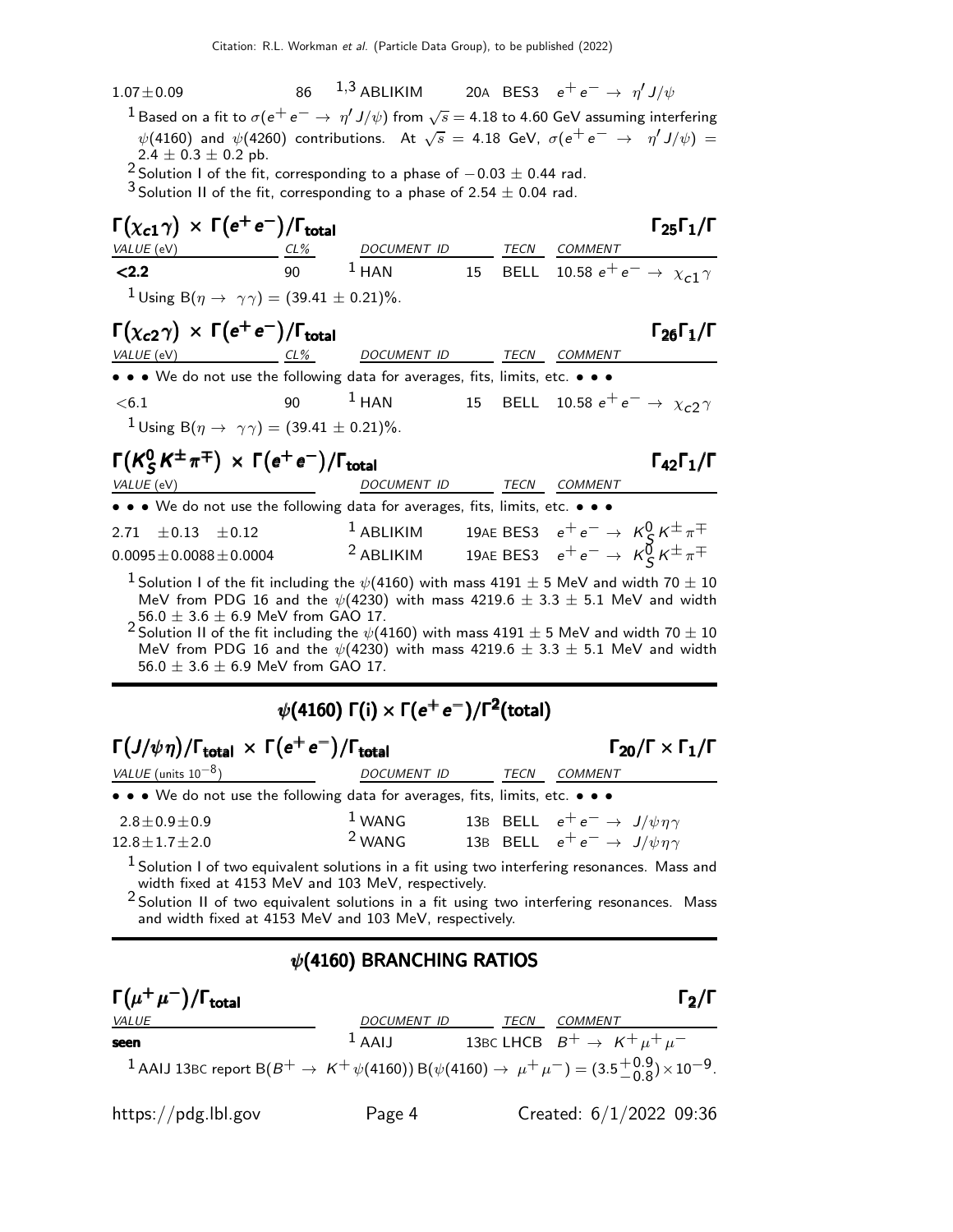| $\Gamma(D\overline{D})/\Gamma(D^*\overline{D^*})$                                                                                            |                                                                                                                                    |  |                                                        | $\Gamma_3/\Gamma_9$                                            |
|----------------------------------------------------------------------------------------------------------------------------------------------|------------------------------------------------------------------------------------------------------------------------------------|--|--------------------------------------------------------|----------------------------------------------------------------|
| VALUE                                                                                                                                        | DOCUMENT ID TECN COMMENT                                                                                                           |  |                                                        |                                                                |
| $0.02 \pm 0.03 \pm 0.02$                                                                                                                     | AUBERT                                                                                                                             |  |                                                        | 09M BABR $e^+e^- \rightarrow \gamma D^{(*)}\overline{D}^{(*)}$ |
| $\Gamma(D^0\overline{D}{}^0)/\Gamma_{\rm total}$                                                                                             |                                                                                                                                    |  |                                                        | $\Gamma_4/\Gamma$                                              |
| <b>VALUE</b>                                                                                                                                 | DOCUMENT ID TECN COMMENT                                                                                                           |  |                                                        |                                                                |
| seen                                                                                                                                         | CRONIN-HEN09 CLEO $e^+e^- \rightarrow D^0\overline{D}^0$<br>PAKHLOVA                                                               |  | 08 BELL $e^+e^- \rightarrow D^0\overline{D}{}^0\gamma$ |                                                                |
| seen<br>$\bullet\,\bullet\,\bullet\,$ We do not use the following data for averages, fits, limits, etc. $\bullet\,\bullet\,\bullet\,\bullet$ |                                                                                                                                    |  |                                                        |                                                                |
|                                                                                                                                              |                                                                                                                                    |  | 09M BABR $e^+e^- \rightarrow D^0\overline{D}^0\gamma$  |                                                                |
| not seen                                                                                                                                     | <b>AUBERT</b>                                                                                                                      |  |                                                        |                                                                |
| $\Gamma(D^+D^-)/\Gamma_{\rm total}$                                                                                                          |                                                                                                                                    |  |                                                        | $\Gamma_5/\Gamma$                                              |
| <u>VALUE</u>                                                                                                                                 | DOCUMENT ID TECN COMMENT                                                                                                           |  |                                                        |                                                                |
| seen                                                                                                                                         | CRONIN-HEN09 CLEO $e^+e^- \rightarrow D^+D^-$                                                                                      |  |                                                        |                                                                |
| seen                                                                                                                                         | PAKHLOVA 08 BELL $e^+e^- \rightarrow D^+D^-\gamma$                                                                                 |  |                                                        |                                                                |
| • • • We do not use the following data for averages, fits, limits, etc. • • •                                                                |                                                                                                                                    |  |                                                        |                                                                |
| not seen                                                                                                                                     | AUBERT                                                                                                                             |  | 09M BABR $e^+e^- \rightarrow D^+D^- \gamma$            |                                                                |
| $\Gamma(D^*(2007)^0\overline{D}^0 + c.c.)/\Gamma_{\text{total}}$                                                                             |                                                                                                                                    |  |                                                        | $\Gamma_7/\Gamma$                                              |
| <i>VALUE</i>                                                                                                                                 | DOCUMENT ID TECN COMMENT                                                                                                           |  |                                                        |                                                                |
| seen                                                                                                                                         | AUBERT 09M BABR $e^+e^- \rightarrow D^{*0}\overline{D}^0 \gamma$                                                                   |  |                                                        |                                                                |
| seen                                                                                                                                         | CRONIN-HEN09                                                                                                                       |  | CLEO $e^+e^- \rightarrow D^{*0} \overline{D}^0$        |                                                                |
| $\Gamma(D^*(2010)^+D^-+c.c.)/\Gamma_{\rm total}$                                                                                             |                                                                                                                                    |  |                                                        | $\Gamma_8/\Gamma$                                              |
| <b>VALUE</b>                                                                                                                                 | DOCUMENT ID TECN COMMENT                                                                                                           |  |                                                        |                                                                |
| seen                                                                                                                                         | $^1$ ZHUKOVA                                                                                                                       |  |                                                        | 18 BELL $e^+e^- \rightarrow D^{*+}D^- \gamma$                  |
| seen                                                                                                                                         | AUBERT 09M BABR $e^+e^- \rightarrow D^{*+}D^- \gamma$                                                                              |  |                                                        |                                                                |
| seen                                                                                                                                         | CRONIN-HEN09 CLEO $e^+e^- \rightarrow D^{*+}D^-$                                                                                   |  |                                                        |                                                                |
| • • • We do not use the following data for averages, fits, limits, etc. • • •                                                                |                                                                                                                                    |  |                                                        |                                                                |
| seen                                                                                                                                         | PAKHLOVA 07 BELL $e^+e^- \rightarrow D^{*+}D^- \gamma$                                                                             |  |                                                        |                                                                |
| <sup>1</sup> Supersedes PAKHLOVA 07.                                                                                                         |                                                                                                                                    |  |                                                        |                                                                |
| $\Gamma(D^*\overline{D}+\text{c.c.})/\Gamma(D^*\overline{D}^*)$                                                                              |                                                                                                                                    |  |                                                        | Г <sub>б</sub> /Г9                                             |
| <b>VALUE</b>                                                                                                                                 | DOCUMENT ID                                                                                                                        |  | <u>TECN COMMENT</u>                                    |                                                                |
| $0.34 \pm 0.14 \pm 0.05$                                                                                                                     | AUBERT 09M BABR $e^+e^- \rightarrow \gamma D^{(*)}\overline{D}^{(*)}$                                                              |  |                                                        |                                                                |
| $\Gamma(D^*(2007)^{0} \overline{D}^*(2007)^{0})/\Gamma_{\text{total}}$                                                                       |                                                                                                                                    |  |                                                        | $\Gamma_{10}/\Gamma$                                           |
| <b>VALUE</b>                                                                                                                                 | DOCUMENT ID TECN COMMENT                                                                                                           |  |                                                        |                                                                |
| seen                                                                                                                                         | $\text{AUBERT} \qquad \text{09M} \text{ BABR} \text{ } \text{e}^+ \text{e}^- \rightarrow \text{ } D^{*0} \overline{D}^{*0} \gamma$ |  |                                                        |                                                                |
| seen                                                                                                                                         | CRONIN-HEN09 CLEO $e^+e^- \rightarrow D^{*0}\overline{D}^{*0}$                                                                     |  |                                                        |                                                                |
| $\Gamma(D^*(2010)^+ D^*(2010)^-) / \Gamma_{\text{total}}$                                                                                    |                                                                                                                                    |  |                                                        | $\Gamma_{11}/\Gamma$                                           |
| <b>VALUE</b>                                                                                                                                 | DOCUMENT ID TECN COMMENT                                                                                                           |  |                                                        |                                                                |
| seen                                                                                                                                         | <sup>1</sup> ZHUKOVA 18 BELL $e^+e^- \rightarrow D^{*+}D^{*-}\gamma$                                                               |  |                                                        |                                                                |
| seen                                                                                                                                         | AUBERT 09M BABR $e^+e^- \rightarrow D^{*+}D^{*-} \gamma$                                                                           |  |                                                        |                                                                |
| seen                                                                                                                                         | CRONIN-HEN09 CLEO $e^+e^- \rightarrow D^{*+}D^{*-}$                                                                                |  |                                                        |                                                                |
| • • • We do not use the following data for averages, fits, limits, etc. • • •                                                                |                                                                                                                                    |  |                                                        |                                                                |
|                                                                                                                                              |                                                                                                                                    |  |                                                        |                                                                |
| seen                                                                                                                                         | PAKHLOVA 07 BELL $e^+e^- \rightarrow D^{*+}D^{*-} \gamma$                                                                          |  |                                                        |                                                                |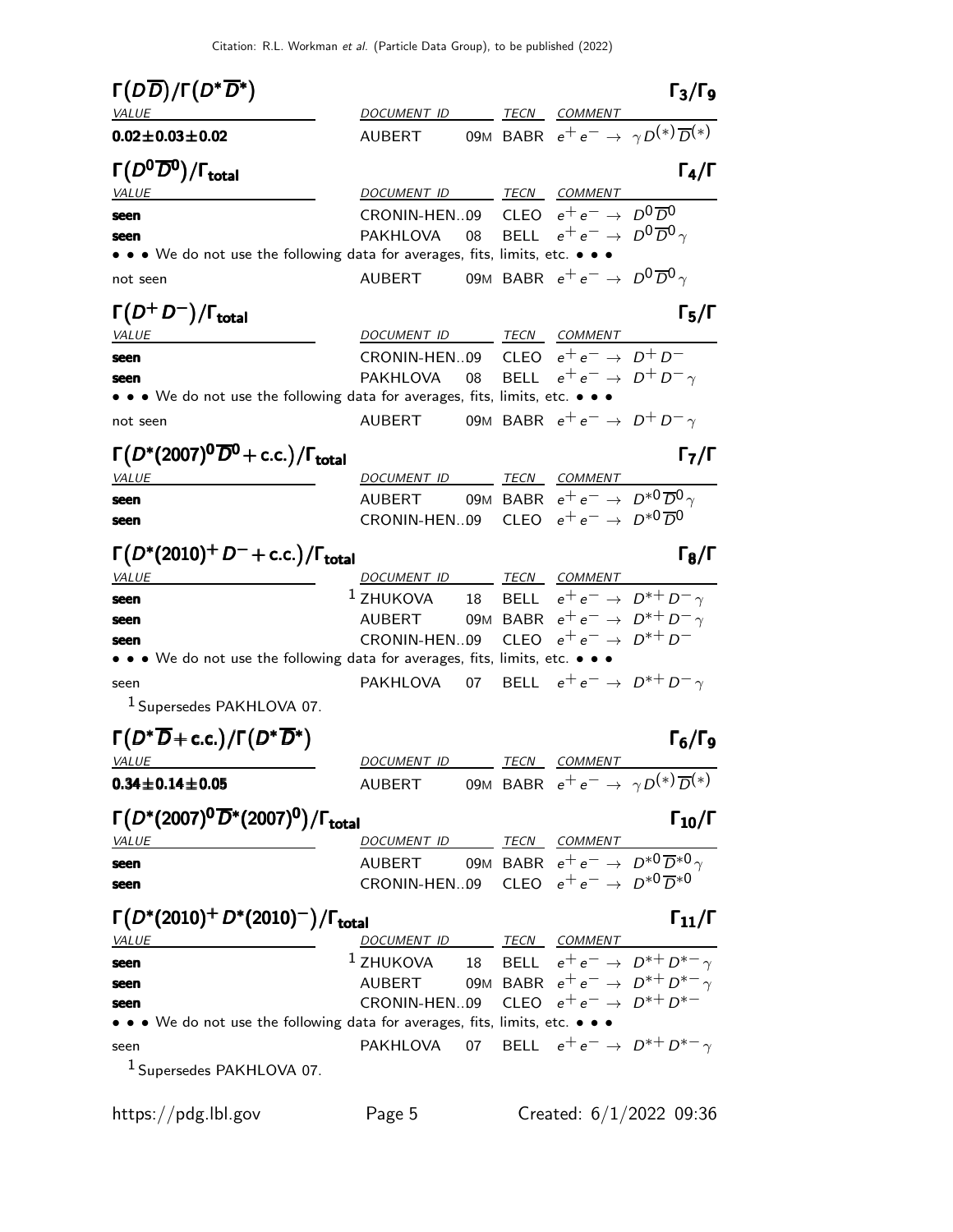| $\Gamma(D^0D^-\pi^+ + \text{c.c.}$ (excl. $D^*(2007)^0\overline{D}^0$ + c.c., $D^*(2010)^+D^-$ + c.c.))/ |      |                          |    |             |              |                                                                                               |                                                                                                |
|----------------------------------------------------------------------------------------------------------|------|--------------------------|----|-------------|--------------|-----------------------------------------------------------------------------------------------|------------------------------------------------------------------------------------------------|
| $\mathsf{\Gamma}_{\mathsf{total}}$<br>VALUE                                                              |      |                          |    |             |              |                                                                                               | $\Gamma_{12}/\Gamma$                                                                           |
| not seen                                                                                                 |      |                          |    |             |              |                                                                                               | <u>DOCUMENT ID</u> TECN COMMENT<br>PAKHLOVA 08A BELL $e^+e^- \rightarrow D^0 D^- \pi^+ \gamma$ |
| $\Gamma(D\overline{D}^*\pi + c.c.$ (excl. $D^*\overline{D}^*)$ )/ $\Gamma_{\text{total}}$                |      |                          |    |             |              |                                                                                               | $\Gamma_{13}/\Gamma$                                                                           |
| VALUE                                                                                                    |      |                          |    |             |              | DOCUMENT ID TECN COMMENT                                                                      |                                                                                                |
| seen                                                                                                     |      |                          |    |             |              | CRONIN-HEN09 CLEO $e^+e^- \rightarrow D\overline{D}^*\pi$                                     |                                                                                                |
| $\Gamma(D^0 D^{*-} \pi^+ + \text{c.c.}$ (excl. $D^*(2010)^+ D^*(2010)^-))/\Gamma_{\text{total}}$         |      |                          |    |             |              |                                                                                               | $\Gamma_{14}/\Gamma$                                                                           |
| <i>VALUE</i>                                                                                             |      | <b>DOCUMENT_ID</b>       |    |             |              | TECN COMMENT                                                                                  |                                                                                                |
| not seen                                                                                                 |      | PAKHLOVA 09              |    |             |              | BELL $e^+e^- \rightarrow$<br>$D^0 D^{*-} \pi^+ \gamma$                                        |                                                                                                |
| $\Gamma(D_s^+D_s^-)/\Gamma_{\rm total}$                                                                  |      |                          |    |             |              |                                                                                               | $\Gamma_{15}/\Gamma$                                                                           |
| VALUE                                                                                                    |      |                          |    |             |              | DOCUMENT ID TECN COMMENT                                                                      |                                                                                                |
| not seen                                                                                                 |      |                          |    |             |              | PAKHLOVA 11 BELL $e^+e^- \rightarrow D^+_{\varsigma}D^-_{\varsigma}\gamma$                    |                                                                                                |
| not seen                                                                                                 |      |                          |    |             |              | DEL-AMO-SA10N BABR $e^+e^- \rightarrow D_s^+D_s^- \gamma$                                     |                                                                                                |
| not seen                                                                                                 |      |                          |    |             |              | CRONIN-HEN09 CLEO $e^+e^- \rightarrow D_s^+D_s^-$                                             |                                                                                                |
| $\Gamma(D_s^{*+}D_s^-+c.c.)/\Gamma_{\rm total}$<br><i>VALUE</i>                                          |      | DOCUMENT ID              |    |             |              | TE <u>CN COMMENT</u>                                                                          | $\Gamma_{16}/\Gamma$                                                                           |
| seen                                                                                                     |      |                          |    |             |              |                                                                                               | PAKHLOVA 11 BELL $e^+e^- \rightarrow D_s^{*+}D_s^- \gamma$                                     |
| seen                                                                                                     |      |                          |    |             |              |                                                                                               | DEL-AMO-SA10N BABR $e^+e^- \rightarrow D_s^{*+}D_s^- \gamma$                                   |
| seen                                                                                                     |      |                          |    |             |              | CRONIN-HEN09 CLEO $e^+e^- \rightarrow D_s^*+D_s^-$                                            |                                                                                                |
| $\Gamma(J/\psi\pi^+\pi^-)/\Gamma_{\rm total}$                                                            |      |                          |    |             |              |                                                                                               | $\Gamma_{17}/\Gamma$                                                                           |
| VALUE (units $10^{-3}$ ) CL%                                                                             |      | DOCUMENT ID TECN COMMENT |    |             |              |                                                                                               |                                                                                                |
| $\leq 3$                                                                                                 | 90   | <b>COAN</b>              | 06 |             |              | CLEO 4.12-4.2 $e^+e^- \rightarrow$ hadrons                                                    |                                                                                                |
| $\Gamma(J/\psi\pi^{0}\pi^{0})/\Gamma_{\rm total}$                                                        |      |                          |    |             |              |                                                                                               | $\Gamma_{18}/\Gamma$                                                                           |
| VALUE (units $10^{-3}$ ) CL%                                                                             |      | DOCUMENT ID              |    |             | TECN COMMENT |                                                                                               |                                                                                                |
|                                                                                                          | - 90 | COAN                     |    |             |              | 06 CLEO 4.12–4.2 $e^+e^- \rightarrow$ hadrons                                                 |                                                                                                |
| $\Gamma\left(J/\psi K^+K^-\right)/\Gamma_{\rm total}$                                                    |      |                          |    |             |              |                                                                                               | $\Gamma_{19}/\Gamma$                                                                           |
| VALUE (units $10^{-3}$ ) CL%                                                                             |      | DOCUMENT ID TECN COMMENT |    |             |              |                                                                                               |                                                                                                |
| $\langle$                                                                                                | 90   | COAN                     |    |             |              | 06 CLEO 4.12-4.2 $e^+e^- \rightarrow$ hadrons                                                 |                                                                                                |
| $\Gamma(J/\psi\eta)/\Gamma_{\rm total}$                                                                  |      |                          |    |             |              |                                                                                               | $\Gamma_{20}/\Gamma$                                                                           |
| VALUE (units $10^{-3}$ ) CL%                                                                             |      | <b>DOCUMENT ID</b>       |    | <b>TECN</b> | COMMENT      |                                                                                               |                                                                                                |
| < 8                                                                                                      | 90   | COAN                     | 06 |             |              | CLEO 4.12-4.2 $e^+e^- \rightarrow$ hadrons                                                    |                                                                                                |
| • • • We do not use the following data for averages, fits, limits, etc. • • •                            |      |                          |    |             |              |                                                                                               |                                                                                                |
| possibly seen<br>seen                                                                                    |      | $1$ ABLIKIM<br>WANG      |    |             |              | 15L BES3 $e^+e^- \rightarrow J/\psi \eta$<br>13B BELL $e^+e^- \rightarrow J/\psi \eta \gamma$ |                                                                                                |
| $1$ An enhancement around 4.2 GeV is observed.                                                           |      |                          |    |             |              |                                                                                               |                                                                                                |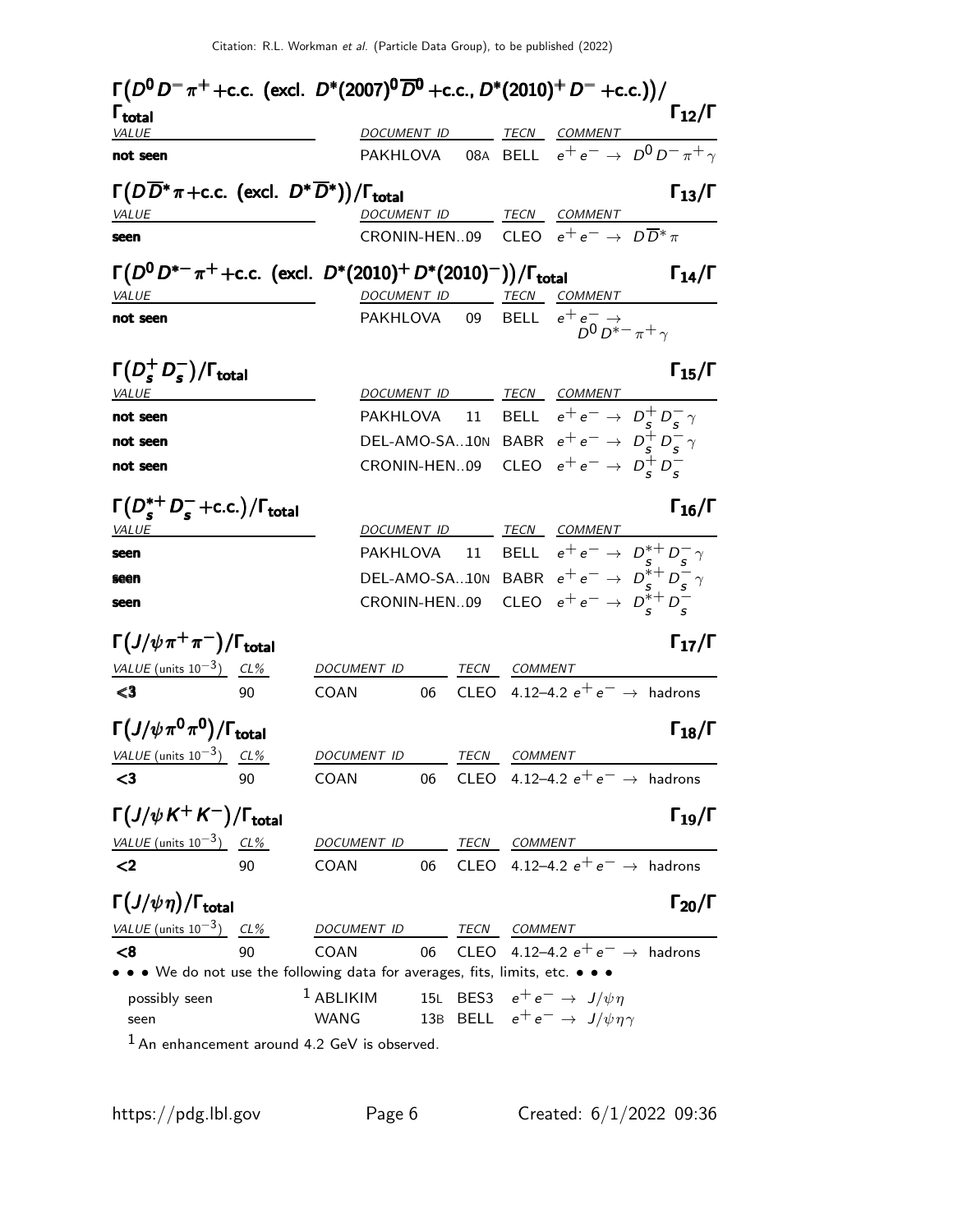| $\Gamma(J/\psi\pi^{\mathbf{0}})/\Gamma_{\text{total}}$                        |     |                                                             |    |             |                                                                                                                                                                                                                          | $\Gamma_{21}/\Gamma$ |
|-------------------------------------------------------------------------------|-----|-------------------------------------------------------------|----|-------------|--------------------------------------------------------------------------------------------------------------------------------------------------------------------------------------------------------------------------|----------------------|
| VALUE (units $10^{-3}$ ) CL%                                                  |     | DOCUMENT ID                                                 |    | <b>TECN</b> | COMMENT                                                                                                                                                                                                                  |                      |
| $\leq$ 1                                                                      | 90  | COAN                                                        | 06 |             | CLEO 4.12-4.2 $e^+e^- \rightarrow$ hadrons                                                                                                                                                                               |                      |
| $\Gamma(J/\psi\,\eta')/\Gamma_{\rm total}$                                    |     |                                                             |    |             |                                                                                                                                                                                                                          | $\Gamma_{22}/\Gamma$ |
| VALUE (units $10^{-3}$ ) CL%                                                  |     | DOCUMENT ID                                                 |    | <b>TECN</b> | <b>COMMENT</b>                                                                                                                                                                                                           |                      |
| $\leq 5$                                                                      | 90  | COAN                                                        | 06 | <b>CLEO</b> | 4.12–4.2 $e^+e^- \rightarrow$ hadrons                                                                                                                                                                                    |                      |
| $\Gamma(J/\psi\pi^+\pi^-\pi^0)/\Gamma_{\rm total}$                            |     |                                                             |    |             |                                                                                                                                                                                                                          | $\Gamma_{23}/\Gamma$ |
| VALUE (units $10^{-3}$ ) CL%                                                  |     | DOCUMENT ID                                                 |    | TECN        | COMMENT                                                                                                                                                                                                                  |                      |
| $\leq$ 1                                                                      | 90  | COAN                                                        | 06 |             | CLEO 4.12-4.2 $e^+e^- \rightarrow$ hadrons                                                                                                                                                                               |                      |
| $\Gamma(\psi(2S)\pi^+\pi^-)/\Gamma_{\rm total}$                               |     |                                                             |    |             |                                                                                                                                                                                                                          | $\Gamma_{24}/\Gamma$ |
| VALUE (units $10^{-3}$ ) CL%                                                  |     | DOCUMENT ID                                                 |    | TECN        | COMMENT                                                                                                                                                                                                                  |                      |
| $\leq 4$                                                                      | 90  | COAN                                                        | 06 |             | CLEO 4.12-4.2 $e^+e^- \rightarrow$ hadrons                                                                                                                                                                               |                      |
| $\Gamma(\chi_{c1}\gamma)/\Gamma_{\rm total}$                                  |     |                                                             |    |             |                                                                                                                                                                                                                          | $\Gamma_{25}/\Gamma$ |
| VALUE (units $10^{-3}$ ) CL%                                                  |     | DOCUMENT ID TECN COMMENT                                    |    |             |                                                                                                                                                                                                                          |                      |
| • • • We do not use the following data for averages, fits, limits, etc. • • • |     |                                                             |    |             |                                                                                                                                                                                                                          |                      |
| $\leq 7$                                                                      | 90  | COAN                                                        | 06 |             | CLEO 4.12-4.2 $e^+e^- \rightarrow$ hadrons                                                                                                                                                                               |                      |
| $\Gamma(\chi_{c2}\gamma)/\Gamma_{\rm total}$                                  |     |                                                             |    |             |                                                                                                                                                                                                                          | $\Gamma_{26}/\Gamma$ |
| VALUE (units $10^{-3}$ ) CL%                                                  |     | DOCUMENT ID                                                 |    | <b>TECN</b> | COMMENT                                                                                                                                                                                                                  |                      |
| $\leq 13$                                                                     | 90  | COAN                                                        | 06 |             | CLEO 4.12-4.2 $e^+e^- \rightarrow$ hadrons                                                                                                                                                                               |                      |
| $\Gamma(\chi_{\bf c1}\pi^+\pi^-\pi^0)/\Gamma_{\bf total}$                     |     |                                                             |    |             |                                                                                                                                                                                                                          | $\Gamma_{27}/\Gamma$ |
| VALUE (units $10^{-3}$ ) CL%                                                  |     | DOCUMENT ID                                                 |    |             | TECN COMMENT                                                                                                                                                                                                             |                      |
| $\leq$                                                                        | 90  | COAN                                                        | 06 |             | CLEO 4.12-4.2 $e^+e^- \rightarrow$ hadrons                                                                                                                                                                               |                      |
| $\Gamma(\chi_{c2}\pi^+\pi^-\pi^0)/\Gamma_{\rm total}$                         |     |                                                             |    |             |                                                                                                                                                                                                                          | $\Gamma_{28}/\Gamma$ |
| VALUE (units $10^{-3}$ ) CL%                                                  |     | DOCUMENT ID                                                 |    | TECN        | COMMENT                                                                                                                                                                                                                  |                      |
| $\leq$ 8 90                                                                   |     |                                                             |    |             | COAN 06 CLEO 4.12-4.2 $e^+e^- \rightarrow$ hadrons                                                                                                                                                                       |                      |
| $\Gamma(h_c(1P)\pi^+\pi^-)/\Gamma_{\rm total}$                                |     |                                                             |    |             |                                                                                                                                                                                                                          | $\Gamma_{29}/\Gamma$ |
|                                                                               |     |                                                             |    |             |                                                                                                                                                                                                                          |                      |
|                                                                               |     |                                                             |    |             | VALUE (units 10 <sup>-3</sup> ) $\frac{CL\%}{90}$ 1 DOCUMENT ID TECN COMMENT<br><5 11 CLEO $e^+e^- \rightarrow h_c(1P)\pi^+\pi^-$                                                                                        |                      |
|                                                                               |     | in B( $\psi(2S) \rightarrow \pi^0 h_c(1P)$ ), respectively. |    |             | $^1$ At $\sqrt{s}$ = 4170 MeV, PEDLAR 11 measures $\sigma(\mathrm{e^+e^-} \rightarrow ~h_c(1P)\pi^+\pi^-)=$ 15.6 $\pm$<br>$2.3 \pm 1.9 \pm 3.0$ pb, where the errors are statistical, systematic, and due to uncertainty |                      |
| $\Gamma(h_c(1P)\pi^0\pi^0)/\Gamma_{\rm total}$                                |     |                                                             |    |             |                                                                                                                                                                                                                          | $\Gamma_{30}/\Gamma$ |
| <i>VALUE</i> (units $10^{-3}$ )                                               | CL% | DOCUMENT ID                                                 |    |             | COMMENT<br>TECN                                                                                                                                                                                                          |                      |

<2 90 <sup>1</sup> PEDLAR 11 CLEO  $e^+e^-$  →  $h_c$  $(1P)\pi^{0}\pi^{0}$  $^1$  At  $\sqrt{s} =$  4170 MeV, PEDLAR 11 measures  $\sigma(e^+e^-\rightarrow ~h_c(1P)\pi^0\pi^0) =$  3.0  $\pm$  3.3  $\pm$  $1.1 \pm 0.6$  pb, where the errors are statistical, systematic, and due to uncertainty in  $\mathsf{B}(\psi(2S) \to \pi^0 \, h_{\mathsf{C}}(1P))$ , respectively.

https://pdg.lbl.gov Page 7 Created: 6/1/2022 09:36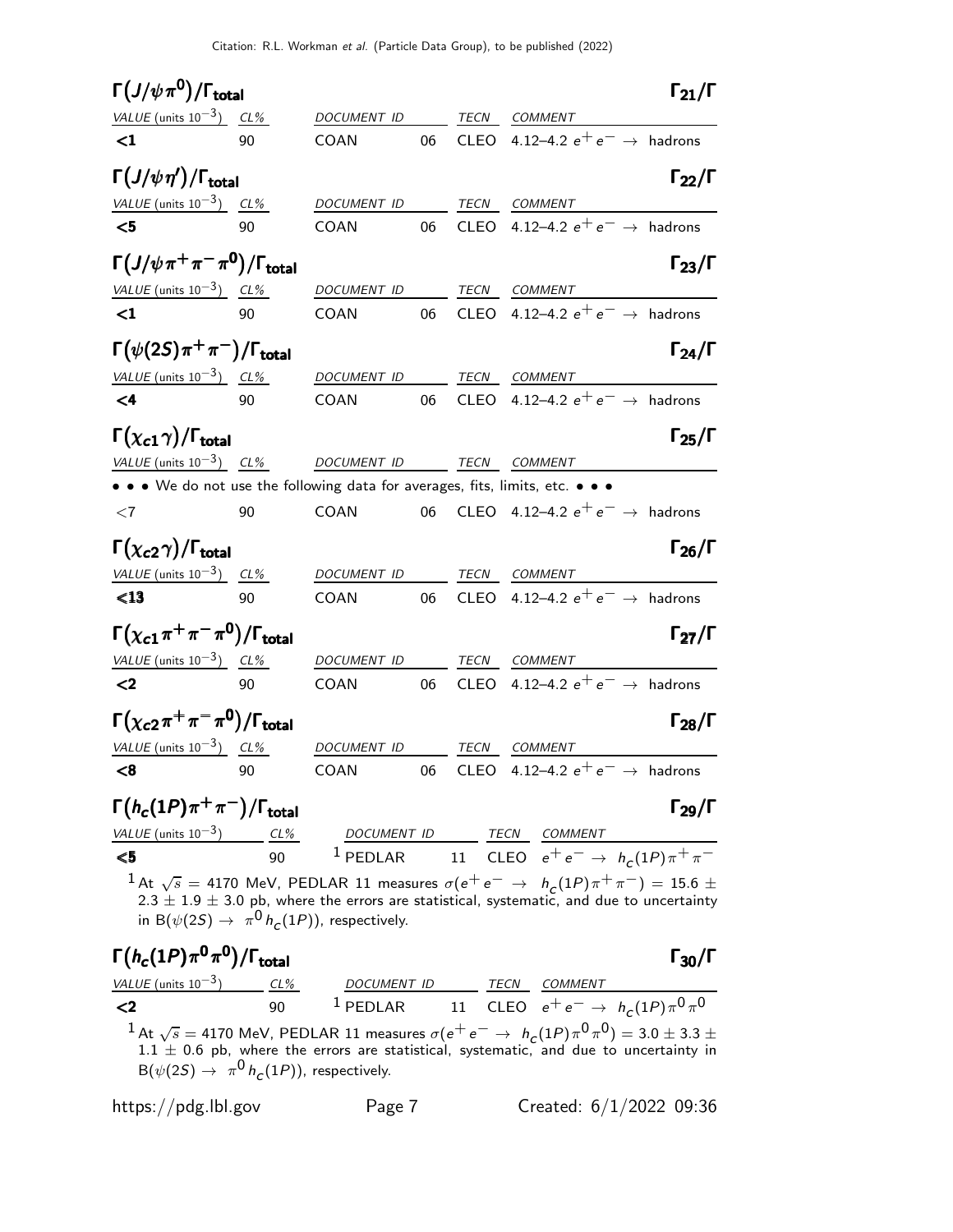#### $\Gamma(h_c(1P)\eta)/\Gamma_{\text{total}}$  Γ<sub>31</sub>/Γ total and  $\frac{1}{31}/1$

| VALUE (units $10^{-3}$ ) CL% EVTS                                             |    | DOCUMENT ID | <b>TECN</b> | <i>COMMENT</i>                                                                                                                                                                                                                        |
|-------------------------------------------------------------------------------|----|-------------|-------------|---------------------------------------------------------------------------------------------------------------------------------------------------------------------------------------------------------------------------------------|
| $\langle 2 \rangle$                                                           | 90 |             |             | <sup>1</sup> PEDLAR 11 CLEO $e^+e^- \rightarrow h_c(1P)\eta$                                                                                                                                                                          |
| • • • We do not use the following data for averages, fits, limits, etc. • • • |    |             |             |                                                                                                                                                                                                                                       |
| possibly seen                                                                 |    |             |             | 41 <sup>2</sup> ABLIKIM 17R BES3 $e^+e^- \rightarrow h_c(1P)\eta$                                                                                                                                                                     |
| $\frac{1}{2}\pi^0 h^{\phantom{\dagger}}_C(1P)$ ), respectively.               |    |             |             | $1$ At $\sqrt{s}$ = 4170 MeV, PEDLAR 11 measures $\sigma(e^+e^-\rightarrow h_c(1P)\eta)$ = 4.7 $\pm$ 1.7 $\pm$ 1.0 $\pm$ 0.9<br>pb, where the errors are statistical, systematic, and due to uncertainty in B( $\psi(2S) \rightarrow$ |

<sup>2</sup> An enhancement around 4.2 GeV is observed.

# Γ $(h_c(1P)π<sup>0</sup>)$ /Γ<sub>total</sub> Γ<sub>32</sub>/Γ

| <i>VALUE</i> (units $10^{-3}$ ) |  | $CL\%$ | DOCUMENT ID                                                   |  | <i>TECN COMMENT</i> |  |
|---------------------------------|--|--------|---------------------------------------------------------------|--|---------------------|--|
| $<$ 0.4                         |  |        | <sup>1</sup> PEDLAR 11 CLEO $e^+e^- \rightarrow h_c(1P)\pi^0$ |  |                     |  |
|                                 |  |        |                                                               |  |                     |  |

 $1$  At  $\sqrt{s}$  = 4170 MeV, PEDLAR 11 measures  $\sigma(e^+e^- \rightarrow h_c(1P)\pi^0) = -0.7 \pm 1.8 \pm 0.005$  $0.7 \pm 0.1$  pb, where the errors are statistical, systematic, and due to uncertainty in  $\mathsf{B}(\psi(2S) \to \pi^0 \, h_{\mathcal{C}}(1P))$ , respectively.

#### $\Gamma(\phi \pi^+ \pi^-)/\Gamma_{\rm total}$  Γ<sub>33</sub>/Γ /Γ $_{\rm total}$ Γ<sub>33</sub>/Γ

| VALUE (units $10^{-3}$ ) CL% |     | DOCUMENT ID |  | <i>TECN COMMENT</i>                           |
|------------------------------|-----|-------------|--|-----------------------------------------------|
| - <2                         | 90. | COAN        |  | 06 CLEO 4.12–4.2 $e^+e^- \rightarrow$ hadrons |

### Γ $(\gamma \chi_{c1}(3872))/\Gamma_{\rm total}$  Γ34/Γ total and the set of the set of the set of the set of the set of the set of the set of the set of the set of t

### VALUE CL% DOCUMENT ID COMMENT  $<$ 1.8  $\times$  10<sup>-3</sup> 90  $1,2$  XIAO 13  $\psi(4160) \to \gamma J/\psi \pi^+ \pi^-$ • • • We do not use the following data for averages, fits, limits, etc. • • •  $<$ 0.012 90  $1,3$  XIAO 13  $\psi$ (4160) →  $\gamma J/\psi \pi^+ \pi^-$

1 Obtained by analyzing CLEO data but not authored by the CLEO Collaboration.

 $^2$ XIAO 13 reports  $[\Gamma(\psi(4160) \rightarrow \gamma \chi_{c1}(3872))/\Gamma_{\text{total}}] \times [B(\chi_{c1}(3872) \rightarrow$  $\pi^+\pi^-$  J/ $\psi(1S))]<~$  0.68  $\times$   $10^{-4}$  which we divide by our best value B( $\chi_{c1}(3872)\rightarrow$  $\pi^{+}\pi^{-}J/\psi(15)$  = 3.8 × 10<sup>-2</sup>.  $^3$ XIAO 13 reports  $[\Gamma(\psi(4160) \to \gamma \chi_{c1}(3872))/\Gamma_{\text{total}}] \times [B(\chi_{c1}(3872) \to \gamma J/\psi)]$ 

 $< 1.05 \times 10^{-4}$  which we divide by our best value B( $\chi_{c1}(3872) \rightarrow \gamma J/\psi$ ) =  $8 \times 10^{-3}$ .

# $\Gamma(\gamma \chi_{c0}(3915) \to \gamma J/\psi \pi^+ \pi^-)/\Gamma_{\rm total}$  Γ<sub>35</sub>/Γ

| <b>VALUE</b>            | CL% | <i>DOCUMENT ID</i> | COMMENT                                       |
|-------------------------|-----|--------------------|-----------------------------------------------|
| $< 1.36 \times 10^{-4}$ | 90  | $1$ XIAO           | 13 $\psi(4160) \to \gamma J/\psi \pi^+ \pi^-$ |

<sup>1</sup> Obtained by analyzing CLEO data but not authored by the CLEO Collaboration.

| $\Gamma(\gamma X(3930) \rightarrow \gamma J/\psi \pi^+ \pi^-)/\Gamma_{\text{total}}$ |     |                    | $\Gamma_{36}/\Gamma$                                                            |  |
|--------------------------------------------------------------------------------------|-----|--------------------|---------------------------------------------------------------------------------|--|
| <i>VALUE</i>                                                                         | CL% | <i>DOCUMENT ID</i> | COMMENT                                                                         |  |
| $< 1.18 \times 10^{-4}$                                                              | 90  | $1 \times$ IAO     | 13 $\psi(4160) \to \gamma J/\psi \pi^+ \pi^-$                                   |  |
|                                                                                      |     |                    | $1$ Obtained by analyzing CLEO data but not authored by the CLEO Collaboration. |  |

| $\Gamma(\gamma X(3940) \rightarrow \gamma J/\psi \pi^+ \pi^-)/\Gamma_{\text{total}}$ |     |                    |                                                                                          | $\Gamma_{37}/\Gamma$ |
|--------------------------------------------------------------------------------------|-----|--------------------|------------------------------------------------------------------------------------------|----------------------|
| <i>VALUE</i>                                                                         | CL% | DOCUMENT ID        | COMMENT                                                                                  |                      |
| $<$ 1.47 $\times$ 10 $^{-4}$                                                         | 90  | $\frac{1}{2}$ XIAO | 13 $\psi(4160) \to \gamma J/\psi \pi^+ \pi^-$                                            |                      |
|                                                                                      |     |                    | $\frac{1}{2}$ Obtained by analyzing CLEO data but not authored by the CLEO Collaboration |                      |

Obtained by analyzing CLEO data but not authored by the CLEO Collaboration.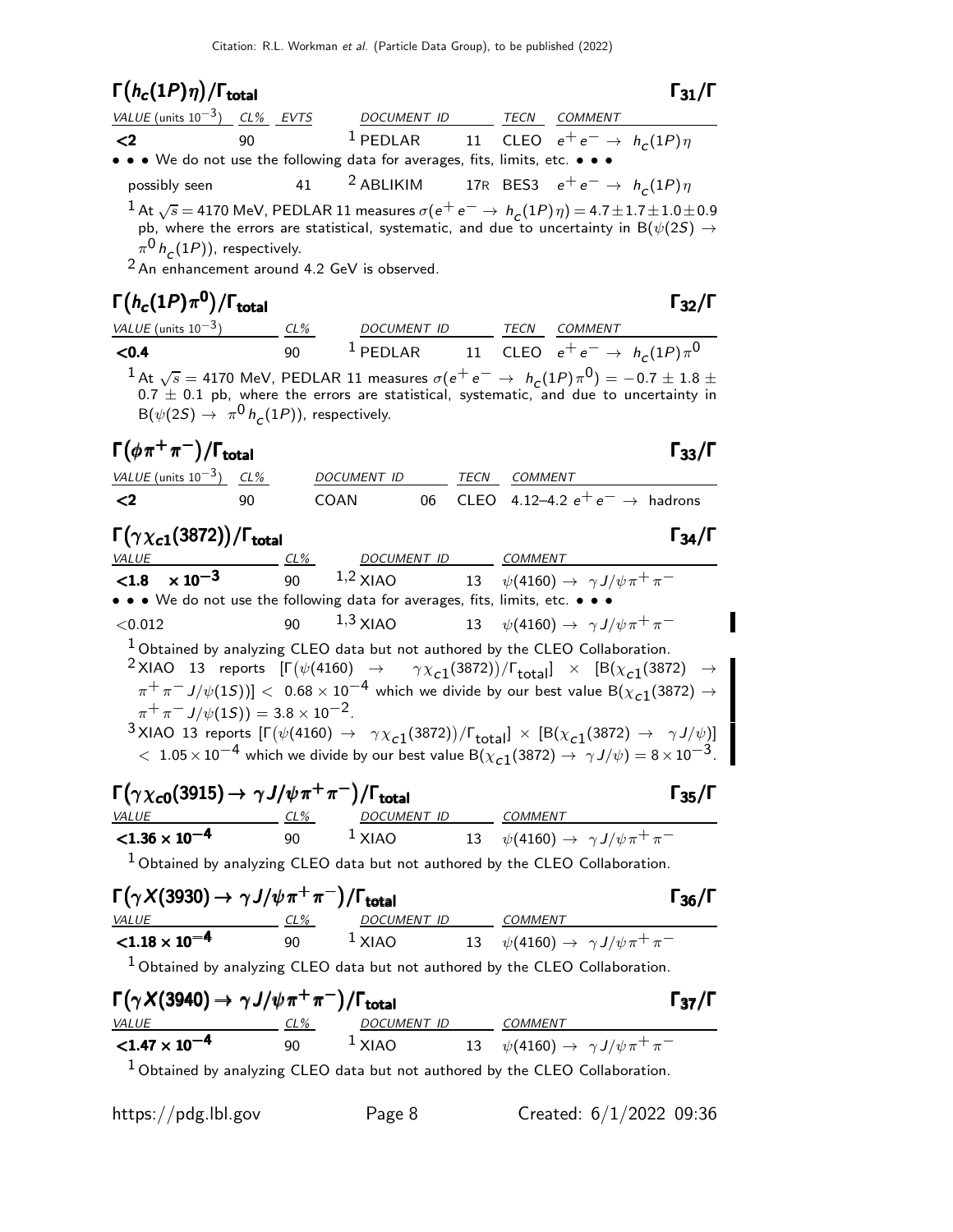| $\Gamma(\gamma\chi_{\bf c0}(3915) \to \gamma\gamma J/\psi)/\Gamma_{\bf total}$   |                 |         |                                                                                                                                                                                                 | $\Gamma_{38}/\Gamma$           |
|----------------------------------------------------------------------------------|-----------------|---------|-------------------------------------------------------------------------------------------------------------------------------------------------------------------------------------------------|--------------------------------|
| <b>VALUE</b>                                                                     | $\frac{CL\%}{}$ |         | DOCUMENT ID COMMENT                                                                                                                                                                             |                                |
| $< 1.26 \times 10^{-4}$                                                          |                 |         | 90 $1$ XIAO $13$ $\psi(4160) \rightarrow \gamma \gamma J/\psi$                                                                                                                                  |                                |
|                                                                                  |                 |         | <sup>1</sup> Obtained by analyzing CLEO data but not authored by the CLEO Collaboration.                                                                                                        |                                |
| $\Gamma(\gamma X(3930) \rightarrow \gamma \gamma J/\psi)/\Gamma_{\rm total}$     |                 |         |                                                                                                                                                                                                 | $\Gamma_{39}/\Gamma$           |
|                                                                                  |                 |         | VALUE $\frac{C1\%}{500}$ $\frac{100 \text{CUMENT ID}}{1 \times 100}$ $\frac{COMMENT}{100}$ $\frac{100 \text{CUMENT}}{1000}$ $\frac{1000 \text{CUMENT}}{1000}$ $\frac{1000 \text{CUMENT}}{1000}$ |                                |
|                                                                                  |                 |         |                                                                                                                                                                                                 |                                |
|                                                                                  |                 |         | <sup>1</sup> Obtained by analyzing CLEO data but not authored by the CLEO Collaboration.                                                                                                        |                                |
| $\Gamma(\gamma X(3940) \rightarrow \gamma \gamma J/\psi)/\Gamma_{\rm total}$     |                 |         |                                                                                                                                                                                                 | $\Gamma_{40}/\Gamma$           |
|                                                                                  |                 |         |                                                                                                                                                                                                 |                                |
|                                                                                  |                 |         | $\frac{VALUE}{1.79 \times 10^{-4}}$ $\frac{CL\%}{90}$ $\frac{DOCUMENT ID}{XIAO}$ $\frac{COMMENT}{13}$ $\frac{COMMENT}{\psi(4160) \rightarrow \gamma\gamma J/\psi}$                              |                                |
|                                                                                  |                 |         | $^1$ Obtained by analyzing CLEO data but not authored by the CLEO Collaboration.                                                                                                                |                                |
| $\Gamma(K^+K^-)/\Gamma_{\rm total}$                                              |                 |         |                                                                                                                                                                                                 | $\Gamma_{41}/\Gamma$           |
| <i>VALUE</i>                                                                     |                 |         | <u>CL% DOCUMENT ID TECN COMMENT</u>                                                                                                                                                             |                                |
| • • • We do not use the following data for averages, fits, limits, etc. • • •    |                 |         |                                                                                                                                                                                                 |                                |
| ${<}2\times10^{-5}$                                                              | 90              |         | $^1$ DRUZHININ 15 RVUE $e^+e^- \rightarrow \psi(3770)$                                                                                                                                          |                                |
| processes $e^+e^- \rightarrow K^+K^-$ and $e^+e^- \rightarrow K_S^0 K_I^0$ .     |                 |         | $1$ DRUZHININ 15 uses BABAR and CLEO data taking into account interference of the                                                                                                               |                                |
| $\Gamma(p\overline{p}p\overline{p})/\Gamma_{\rm total}$                          |                 |         |                                                                                                                                                                                                 | $\Gamma_{43}/\Gamma$           |
| <i>VALUE</i>                                                                     |                 |         | DOCUMENT ID TECN COMMENT                                                                                                                                                                        |                                |
| not seen                                                                         |                 | ABLIKIM | 21D BES3 4.0–4.6 $e^+e^- \rightarrow p\bar{p}p\bar{p}$                                                                                                                                          |                                |
| $\Gamma(\Lambda \overline{\Lambda}) \times \Gamma(e^+e^-)/\Gamma_{\text{total}}$ |                 |         |                                                                                                                                                                                                 | $\Gamma_{44}\Gamma_{1}/\Gamma$ |
| VALUE (eV) CL% DOCUMENT ID TECN COMMENT                                          |                 |         |                                                                                                                                                                                                 |                                |
| $\le 0.7 \times 10^{-3}$                                                         |                 |         | 90 $^1$ ABLIKIM 21AS BES3 $e^+e^- \rightarrow \psi(4160)$                                                                                                                                       |                                |
|                                                                                  |                 |         | $^1$ From a measurement of the $e^+e^-\rightarrow\,\varLambda\overline{\varLambda}$ cross section between 3.5 and 4.6 GeV.                                                                      |                                |
|                                                                                  |                 |         |                                                                                                                                                                                                 |                                |

## $\psi$ (4160) REFERENCES

| <b>ABLIKIM</b> |     | 21AS PR D104 L091104 | M. Ablikim et al.                | (BESIII Collab.) |
|----------------|-----|----------------------|----------------------------------|------------------|
| <b>ABLIKIM</b> | 21D | PR D103 052003       | M. Ablikim et al.                | BESIII Collab.)  |
| ABLIKIM        | 20A | PR D101 012008       | M. Ablikim et al.                | BESIII Collab.)  |
| ABLIKIM        |     | 20AG PR D102 112009  | M. Ablikim et al.                | BESIII Collab.)  |
| <b>ABLIKIM</b> |     | 19AE PR D99 072005   | M. Ablikim et al.                | (BESIII Collab.) |
| ZHUKOVA        | 18  | PR D97 012002        | V. Zhukova et al.                | (BELLE Collab.)  |
| ABLIKIM        | 17R | PR D96 012001        | M. Ablikim et al.                | (BESIII Collab.) |
| <b>GAO</b>     | 17  | PR D95 092007        | X.Y. Gao, C.P. Shen, C.Z. Yuan   |                  |
| PDG            | 16  | CP C40 100001        | C. Patrignani et al.             | (PDG Collab.)    |
| ABLIKIM        | 15L | PR D91 112005        | M. Ablikim et al.                | (BESIII Collab.) |
| DRUZHININ      | 15  | PR D92 054024        | V.P. Druzhinin                   | (NOVO)           |
| HAN            | 15  | PR D92 012011        | Y.L. Han et al.                  | (BELLE Collab.)  |
| AAIJ           |     | 13BC PRL 111 112003  | R. Aaij et al.                   | (LHCb Collab.)   |
| WANG           | 13B | PR D87 051101        | X.L. Wang et al.                 | (BELLE Collab.)  |
| XIAO           | 13  | PR D87 057501        | T. Xiao et al.                   | (NWES, WAYN)     |
| PAKHLOVA       | 11  | PR D83 011101        | G. Pakhlova et al.               | (BELLE Collab.)  |
| PEDLAR         | 11  | PRL 107 041803       | T. Pedlar <i>et al.</i>          | (CLEO Collab.)   |
| DEL-AMO-SA 10N |     | PR D82 052004        | P. del Amo Sanchez <i>et al.</i> | (BABAR Collab.)  |
|                |     |                      |                                  |                  |

 $\blacksquare$